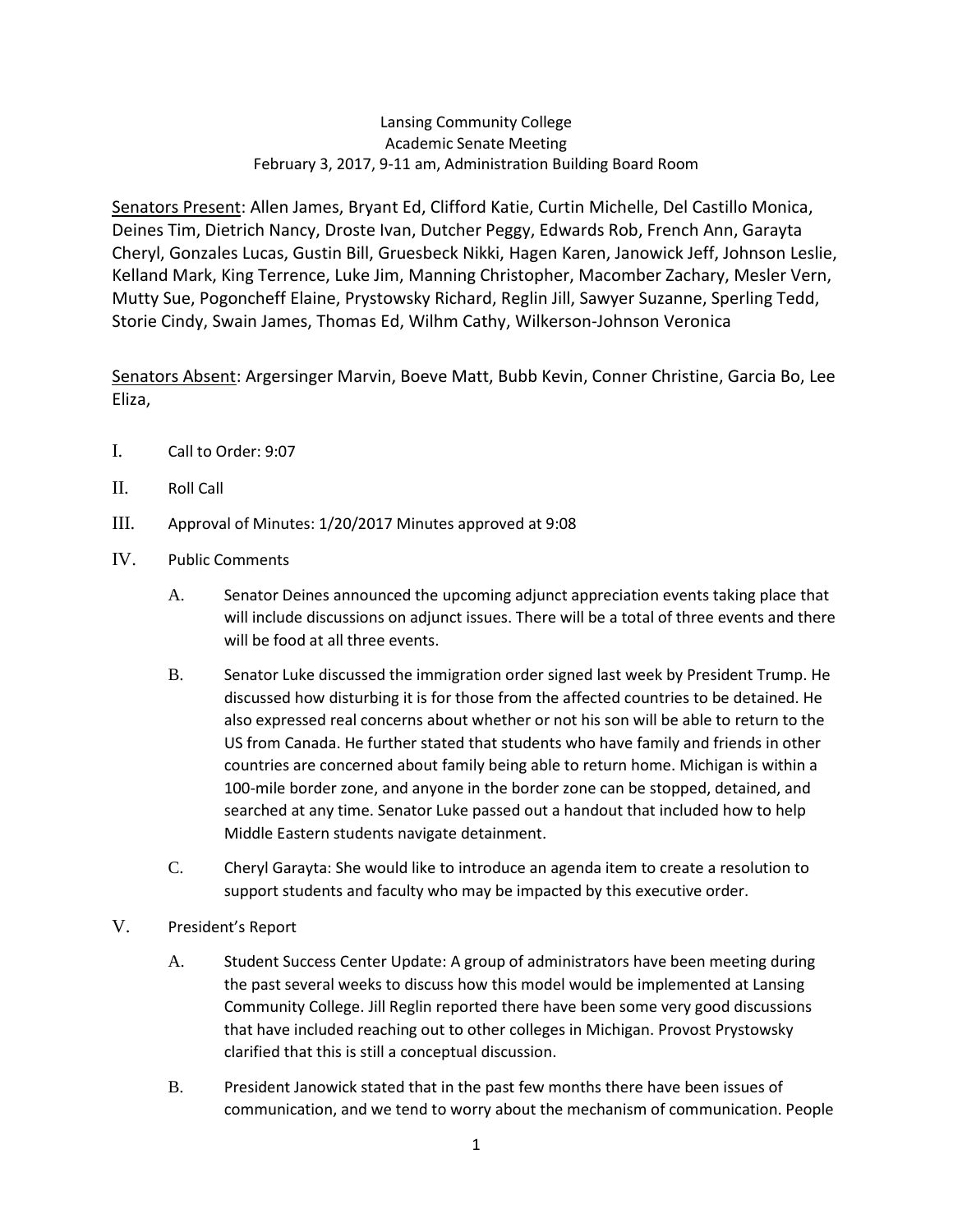have to be willing to talk to each other and be willing to share ideas honestly. Discussions that lead to active, actual listening can be very effective. The Library and the Writing Center have a history of good, clear, and open communication. We can all learn from them. As a college, we have heard others when we listen, and we must be willing to change our minds once in a while.

- C. Sr. VP Webb Sharpe would like to remind everyone that strategic planning begins soon and there will also be food at these planning sessions.
- VI. Provost's Report
	- A. Thanks to Senator Luke for his comments. The Provost reminded everyone that we have existing practices, policies and employees that address issues associated with the executive order.
	- B. Also, at the AAC&U annual conference, there was an increasing support for equity work in colleges across the United States. Michigan has been cited as one of the 10 or 11 states that they want to connect to a national initiative. This is an indication of the good work of Lansing Community College. There was a lot of positive feedback from the audience during and after the LCC presentation at the conference.
	- C. In dealing with AAC&U, there is concern about the impact changes coming from Washington D.C. will have on free speech. Free speech protects all speech, including speech we find distasteful or hateful. The AAC&U has been discussing this issue at length and higher education needs to reach out to citizens and send them a clear and inclusive message.
	- D. LCC is hiring the 20 Academic Success Coaches. These are not the same as the 4 Academic Success Coordinators, who recruit among their other college-related responsibilities. The Success Coaches only interact with students and work with them to succeed in their courses.
	- E. The Provost read a prose poem from Clint Smith, a graduate student from Harvard University.
- VII. Other Reports and updates
	- A. College Budget Launch Presentation
		- 1. This presentation will be included as part of the meeting minutes. It is available in the Academic Senate Sharepoint folder and public workspace. The process for establishing the funds available for the college are established early in the budget process. Then, the process for establishing divisional and area budgets is established. Operating plans contribute to the allocation of funds from the budget to each area and division. It is essential that areas be involved in this process much earlier which is what we are starting this fiscal year. The Board of Trustees have the final say on the budget. The July 30<sup>th</sup> deadline for a budget is absolutely mandatory and not having a budget would mean the college may not be able to operate.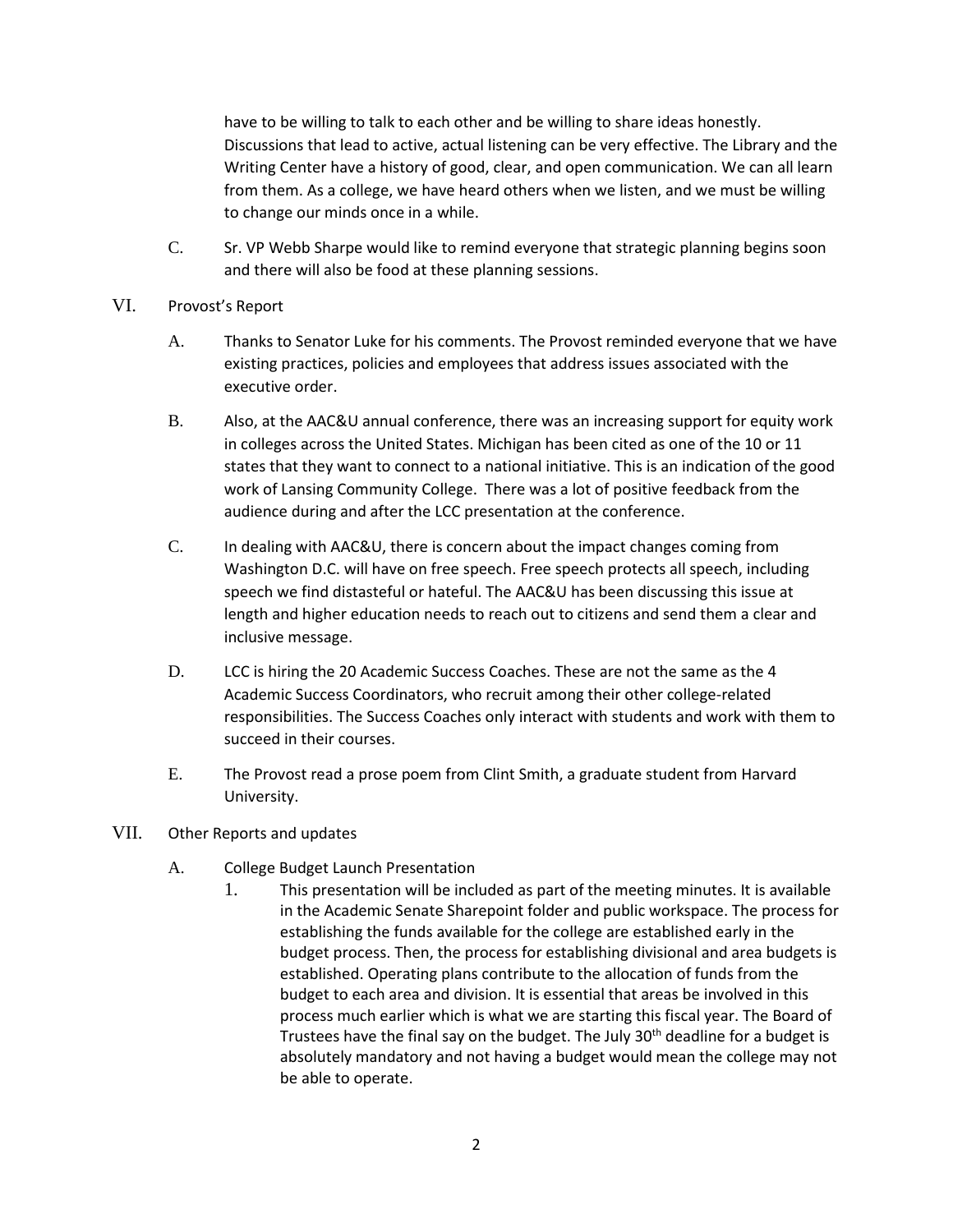- 2. The Provost would like everyone to take the concept of organizational memberships back to various areas. For example, AAC&U is very valuable to the college. However, if memberships in your area are not necessary or valuable to our ability to serve our students, then consider giving up memberships to those organizations.
- 3. This is a link to the college's glossary for reading the budget: [http://www.lcc.edu/accounting/LCC\\_Expense\\_Account\\_Dictionary.pdf](http://www.lcc.edu/accounting/LCC_Expense_Account_Dictionary.pdf)
- 4. Sr. VP Webb Sharpe reminded everyone that the college must convince the Trustees that a tuition increase is necessary. Moreover, we can't rely on tuition increases particularly after the size of the last tuition increase. We need to also be creative as a college in terms of lowering costs. Travel, training, and professional development is over 1 million dollars.
- 5. Despite the recent tuition increase, LCC is till \$99.00 per credit hour and the Michigan community college average is \$106.00 per credit hour.
- 6. Senator Dienes brought up the fact that the part-time faculty are losing classes as enrollment declines. However, should this happen? Could there be work reapportionment where we move part-time faculty to other work areas?
- 7. About 70% of LCC's budget is people which includes salary, benefits, and retirement. These costs always go up. When budget recommendations come in that impact people, the college looks very closely at their contracts and where there are other opportunities for those impacted by losses in revenue. There's always a discussion about how to keep members of the LCC community on staff even when cuts have been made in their areas.
- 8. Academic Deans can direct us on deadlines for budgets. Senator Pogoncheff explained that the deadline is given to the ASLT, and they ASLT members are supposed to work with the programs to determine what the budget priorities are for the department.
- B. Student Senator Reports

## VIII. Action Items

- A. College Hour Whitepaper
	- 1. The item was, without objection, recommended and sent on to the Executive Leadership Team.
- B. Open Educational Resources Policy
	- 1. Concerns about this policy continued to be expressed by faculty. The overriding issue continues to be the new intellectual property language for the recently ratified MAHE contract as expressed by Senator Luke.
	- 2. Issues of ownership and responsibility were also expressed as they related to the policy.
	- 3. Provost Prystowsky also suggested changes to the wording so as to avoid confusion of whether or not Open Educational Resources are required for each student.
	- 4. Senator Kelland moved to recommend the policy as written. The vote was not unanimous. Senator Luke moved for a roll call vote and it was seconded by